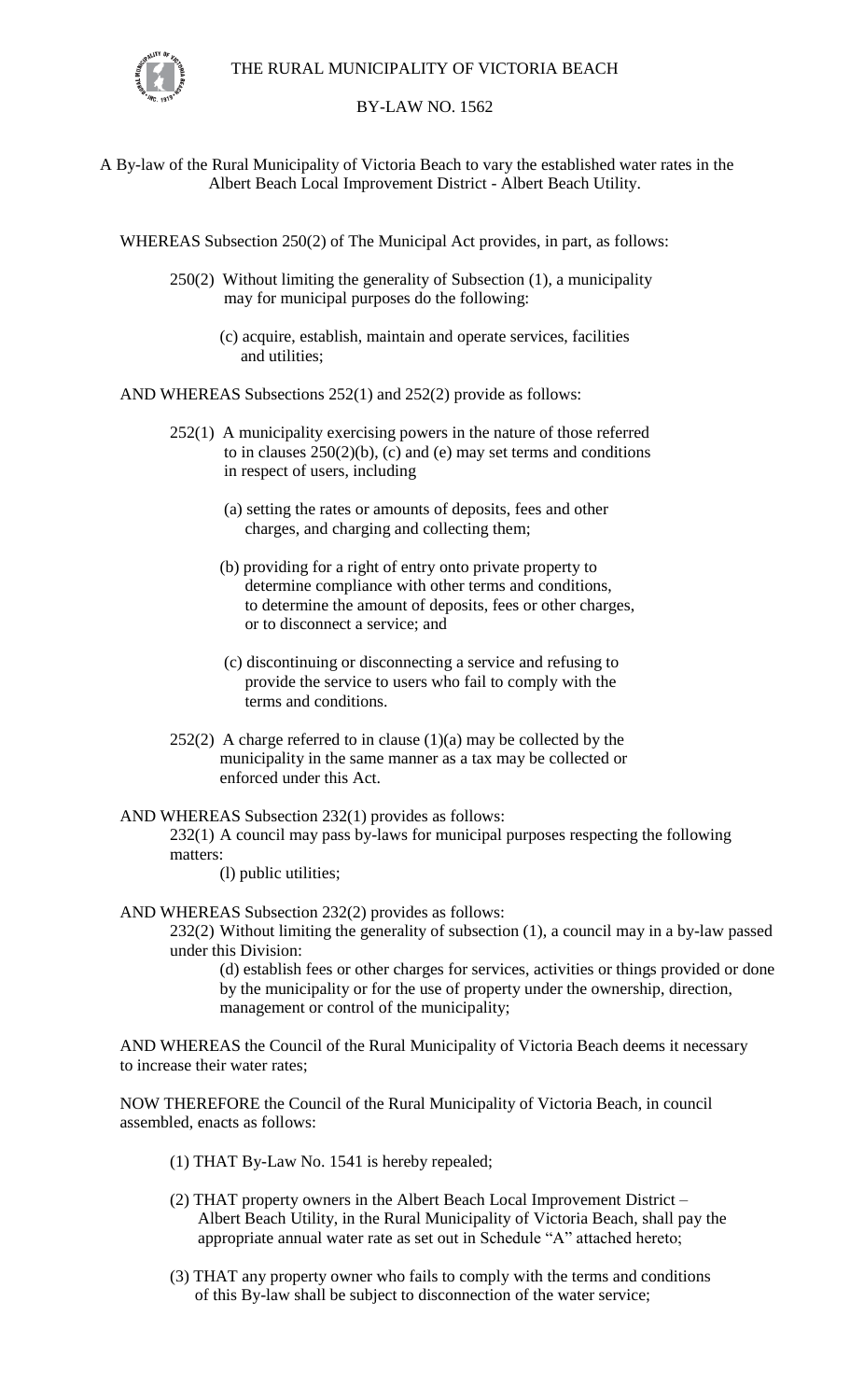- (4) THAT any outstanding water rates as at December 31st, in any year, may be added to the property owner's tax account and collected in the same manner as a tax may be collected under The Municipal Act;
- (5) THAT this By-law shall take effect and have force after being approved by The Public Utilities Board of Manitoba and having received third and final reading thereof.

DONE AND PASSED in Council assembled, in the City of Winnipeg, in the Province of Manitoba, this  $20<sup>th</sup>$  day of March A.D. 2018.

Brian Hodgson - Reeve

\_\_\_\_\_\_\_\_\_\_\_\_\_\_\_\_\_\_\_\_\_\_\_\_\_\_\_

\_\_\_\_\_\_\_\_\_\_\_\_\_\_\_\_\_\_\_\_\_\_\_\_\_\_\_

Andrew Glassco - CAO

Read a 1st time this  $2<sup>nd</sup>$  day of August A.D. 2016.

Read a 2nd time this 20th\_day of March A.D. 2018.

Read a 3rd time this 20th day of March A.D. 2018.